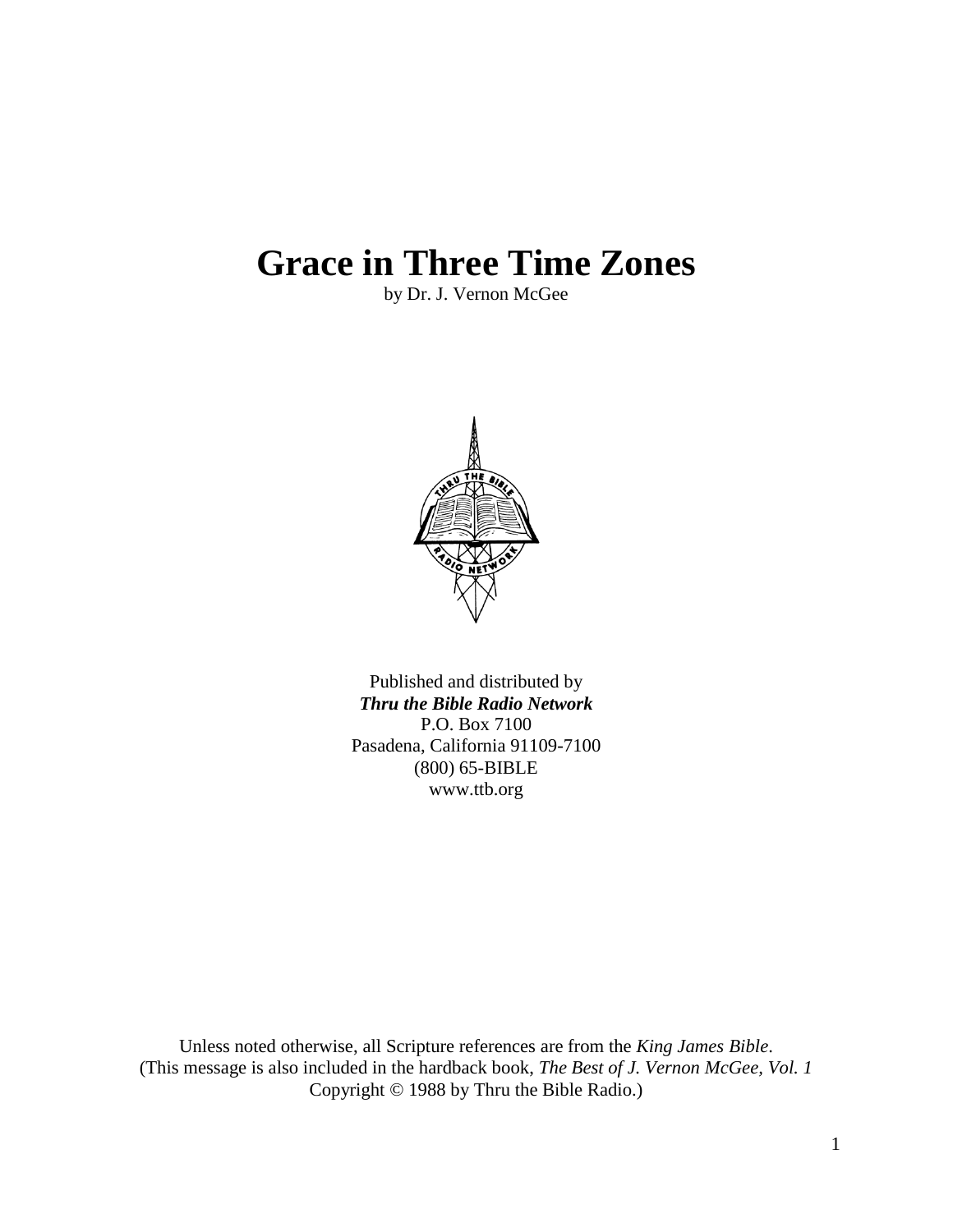*For the grace of God that bringeth salvation hath appeared to all men, teaching us that, denying ungodliness and worldly lusts, we should live soberly, righteously, and godly, in this present world; looking for that blessed hope, and the glorious appearing of the great God and our Saviour Jesus Christ.* (Titus 2:11–13)

Some of us who have a horse and buggy mental chassis never cease to wonder at the speed of travel in this jet age in which we live. The acceleration of transportation is one of the characteristics and marvels of the twentieth century. One winter I left Love Field in Dallas, Texas, during a cold, blustering norther, with the thermometer hovering down around zero, and in little more than one hour we dropped down here in the salubrious climate of southern California. The reason this distance could be covered in somewhat over an hour was due to the three time zones. You leave Texas in what is called the Central Standard Time zone, you cross over the Mountain Standard Time zone, and you land in California in the Pacific Standard Time zone, so that there is a two–hour differential between there and here. We are told that when our new jets are introduced, which probably will travel at two or three times the speed of sound, you will be able to arrive in Los Angeles two hours before you leave Dallas! It looks as though that will bring to pass the far–out dream of the poet Elizabeth Allen who said:

*Backward, turn backward, O Time in your flight, Make me a child again just for to*–*night!*

If you could just keep on going west and could unwind yourself, eventually you could put yourself back to the time you were a child. That would be indeed the wonder of this age!

There is something else in this wonderful world of wonders that has never ceased to elicit the awe and amazement of men. That, of course, is the grace of God. And the grace of God also functions in three time zones. These three time zones are given in Titus 2:11–13. The first time zone speaks of the past:

#### *For the grace of God that bringeth salvation hath appeared to all men.* (v. 11)

The second time zone is for the present, the here and now:

*Teaching us that, denying ungodliness and worldly lusts, we should live soberly, righteously, and godly in this present world.* (v. 12)

Then there is the third time zone, which reaches into the future:

*Looking for that blessed hope, and the glorious appearing of the great God and our Saviour Jesus Christ.* (v. 13)

#### **The First Time Zone: The Past**

The first time zone of grace refers to a past event: "For the grace of God that bringeth salvation hath appeared to all men"  $(v, 11)$ . The first word, the little conjunction "for," ordinarily is passed over because it does not seem too important. But you will find that Paul employs these little conjunctions and connectives like cement used in holding building blocks together. This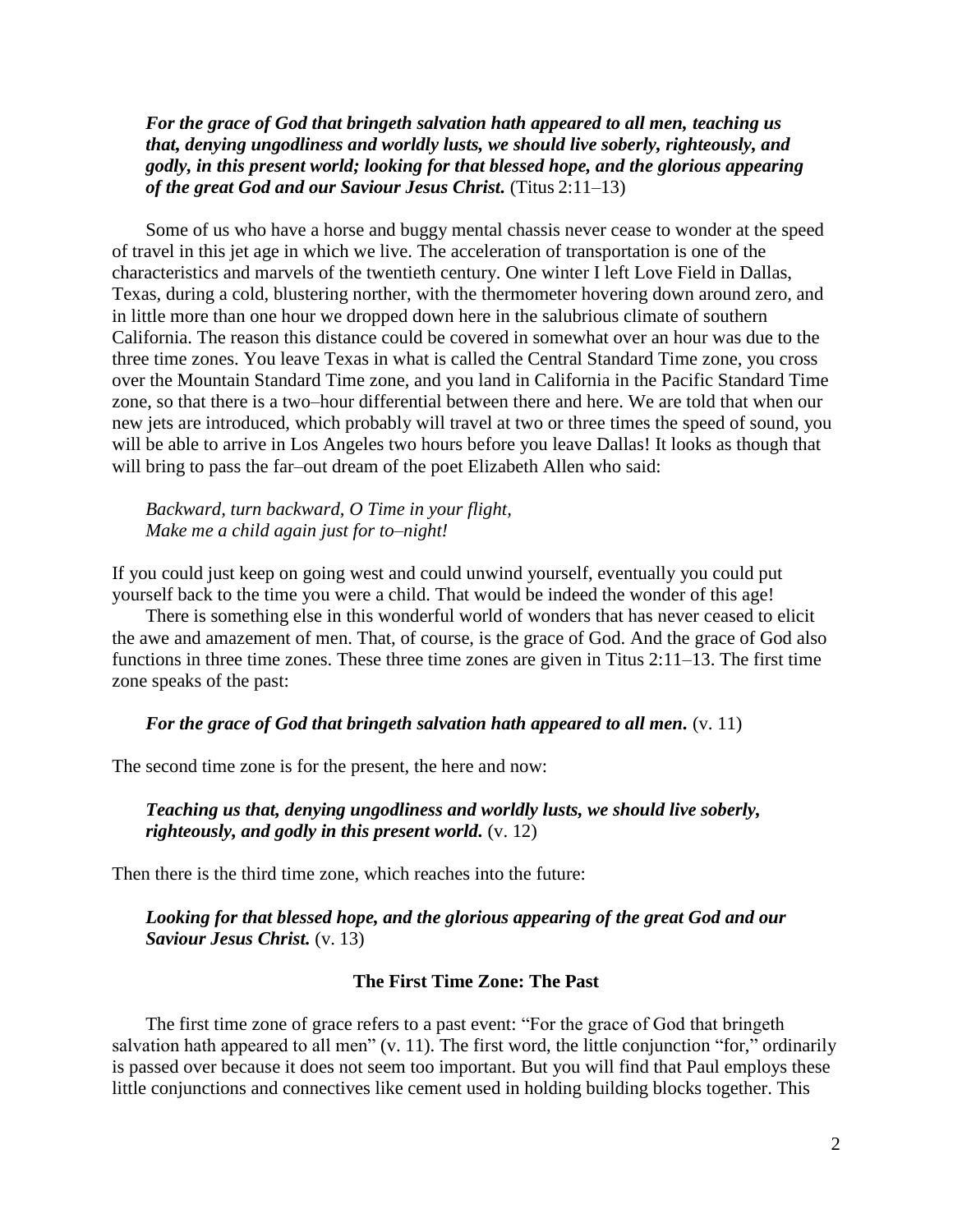word "for" is an atomic word. It is a little word with a big idea behind it. God always swings the door on a little hinge, and that is what you have here. This word goes back and gathers up everything that has preceded it.

What has preceded it? Well, when you read the first chapter of Titus and the second chapter up to this point, you find that all Paul has been doing is giving good advice to a young preacher by the name of Titus. He has been giving him instructions; he has been telling him how to live the Christian life. In fact he has been taking up all degrees of Christians, all classes, every strata of the society of the saints—the young, the old, the married, the single, the widows—and has told them how they are to live. All of this has been good advice up to the word for."

Actually the good advice is not the gospel. Dr. Dodd, formerly the great Baptist preacher in Shreveport, Louisiana, made the statement, "My pulpit is the place for good news, my study is the place for good advice." Unfortunately many preachers reverse this order and think that the pulpit is the place for good advice. It is not. The gospel is not good advice, it is good news. But wait just a minute. The gospel is more than good news. Paul says:

## *For I am not ashamed of the gospel of Christ. for it is* [not good news; it is] *the power of God unto salvation.* (Romans 1:16)

The gospel is *power*. My friend, good advice is not worth the snap of the fingers unless there is power to see it through. Unless you are able to carry it out, unless there is dynamic to be furnished with the ethic, it is of no value whatsoever. So Paul here is enjoining this young man Titus, as he is ministering at this time to the Cretians, to demand of them that they live lives that adorn the gospel of God because it is the power of God. Now notice this amazing verse:

# *One of themselves* [that is, one of the Cretians]*, even a prophet of their own, said, The Cretians are always liars, evil beasts, slow bellies.* (Titus 1:12)

I do not know what a slow belly is (some have translated it lazy gluttons), but whatever it is, I would not want to be one! Paul says this is the natural bent of the Cretians, and he moves on to add this:

## *Not purloining, but showing all good fidelity; that they may adorn the doctrine of God our Saviour in all things.* (Titus 2:10)

He is saying that these people who have such an unsavory background, who by nature are almost like animals, now since they have been redeemed by the grace of God and since the gospel has power in it, they are to adorn the gospel of grace. Let me insert this statement: There is no excuse for any Christian to live a life of defeat and failure, absolutely none. We have accepted failure and defeat as being the norm of Christian living. God never intended it to be that way. There is power in the gospel of grace.

Now after Paul has given instruction and advice to this young preacher, he comes to his subject:

*The grace of God that bringeth salvation to all men hath appeared.* (Titus 2:11; I have changed the translation a little to better conform to the original.)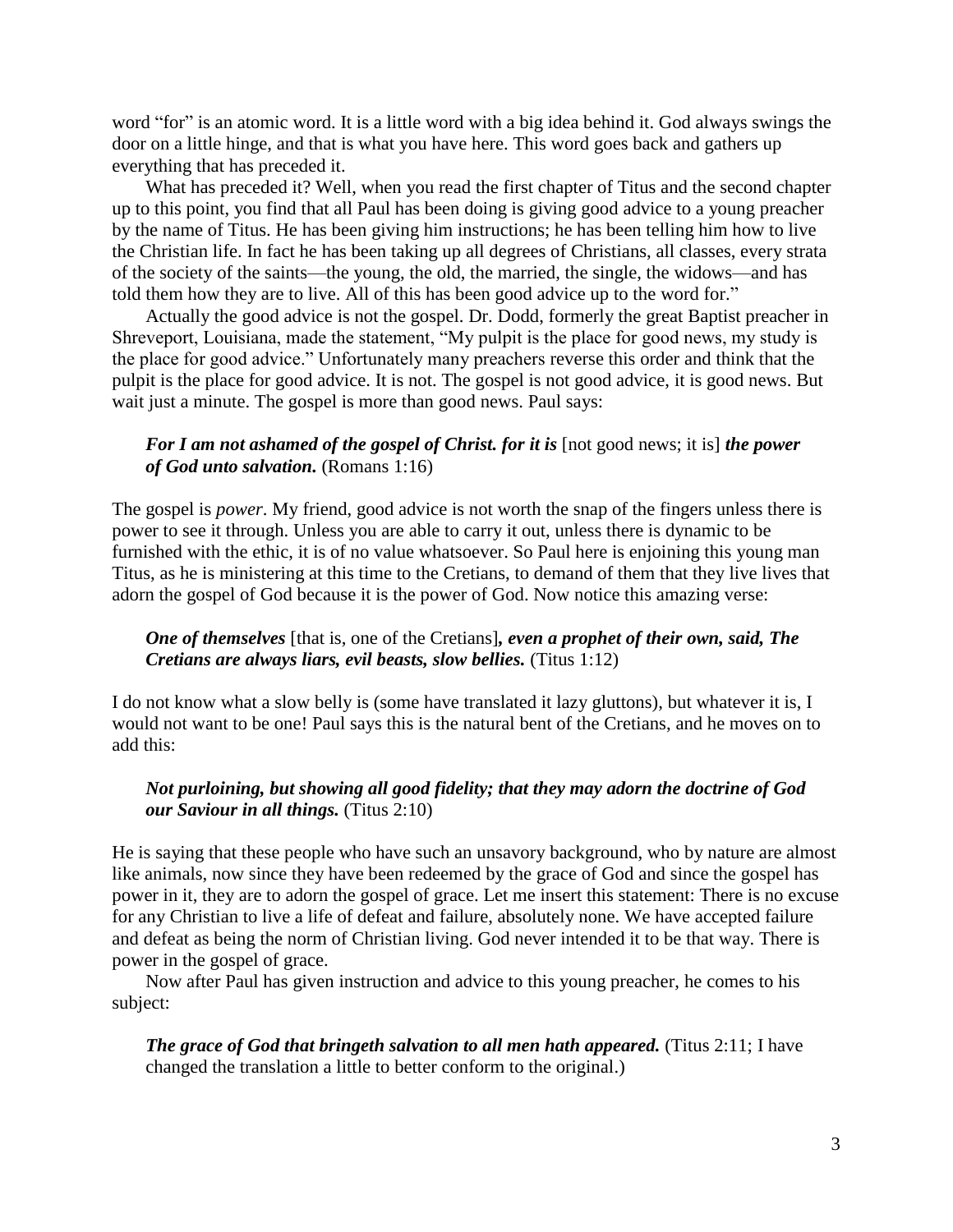Notice the language here. It does not say grace hath appeared to all men; the modifier goes back to "salvation." It brings salvation to all men. The salvation is for all men, including Cretians, of every class and condition. It is a gospel that is global; it is a cosmic gospel; it is for every man, woman, and child, irrespective of class, irrespective of race, irrespective of nation, irrespective of circumstances. The gospel is for all. (By the way, this is the only global message the world ever had until Communism came along. And there are those who believe that if the gospel had not been discredited in Europe, Communism would never have gotten a toehold. But Europe, though grounded in the Bible even as Germany was in the past, came to the place of repudiating the Word of God, which threw open the door for another worldwide philosophy that has swept throughout the world.) Christianity offers a gospel that is for all men.

#### *The grace of God that bringeth salvation to all men, it hath appeared.* (Titus 2:11)

The word "appear" is, in the Greek, *epiphaino*. The coming of Christ into the world is called an epiphany, that is, a shining forth. Paul is saying that the grace of God that bringeth salvation to all men has appeared; it has shown forth into the world. For 1900 years it has been shining forth; and though there are still many dark corners, it is intended for every creature.

We are introduced here to another great word, it is the great word of the gospel—*grace*. Someone says, "Oh, yes, grace means unmerited favor." Right. But I also want to add that you cannot fathom the meaning of this word. We are told that God saves us by grace—"By grace are ye saved through faith." I want you to follow me very carefully now. We are not saved by the *love* of God, we are not saved by the *mercy* of God, we are saved by the *grace* of God. Notice how Paul brought together all three of these great words in the Ephesian epistle:

# *But God, who is rich in mercy, for his great love wherewith he loved us, even when we were dead in sins, hath quickened us together with Christ, (by grace ye are saved).*  (Ephesians 2:4, 5)

Notice that he does not say that we are saved by the love of God; he does not say that we are saved by the mercy of God. Mercy is the compassion of God that prompted Him to send the Savior to men, but mercy, even with God, is handcuffed. You can go into a hospital and see a loved one lying there sick. Your heart goes out in compassion and mercy to that loved one, but you cannot help him. Someone may come to you with a tragic story, and you can shed tears for him but still not be able to help him. You see, mercy must be able to act; it has to be more than compassion if it is to be of any value whatsoever. If today God, by being big–hearted and merciful, could save one sinner, He could save all men. If He could save men by mercy, it was unnecessary for Christ to die. We would circumvent the cross, and all we would have in the sky would be a big–hearted old man. I do not mean to be irreverent, because He is not that kind of God. God is merciful, but He is more than that.

Then, my friend, love is the divine motive for God—"God so loved the world"—but He cannot save by love. He saves by grace: "By grace are ye saved." God, you see, is not only love. When you say that God is love, you have not said all you can say about God. God is righteous, God is holy, God is just. There are holy demands of a righteous God that must be met; there are just claims; there are righteous standards, and all of these must be satisfied. God cannot move in love without at the same time being righteous and just. Christ, by dying on the cross, met the demands and satisfied the claims of justice of a holy God. Love may long to save, but the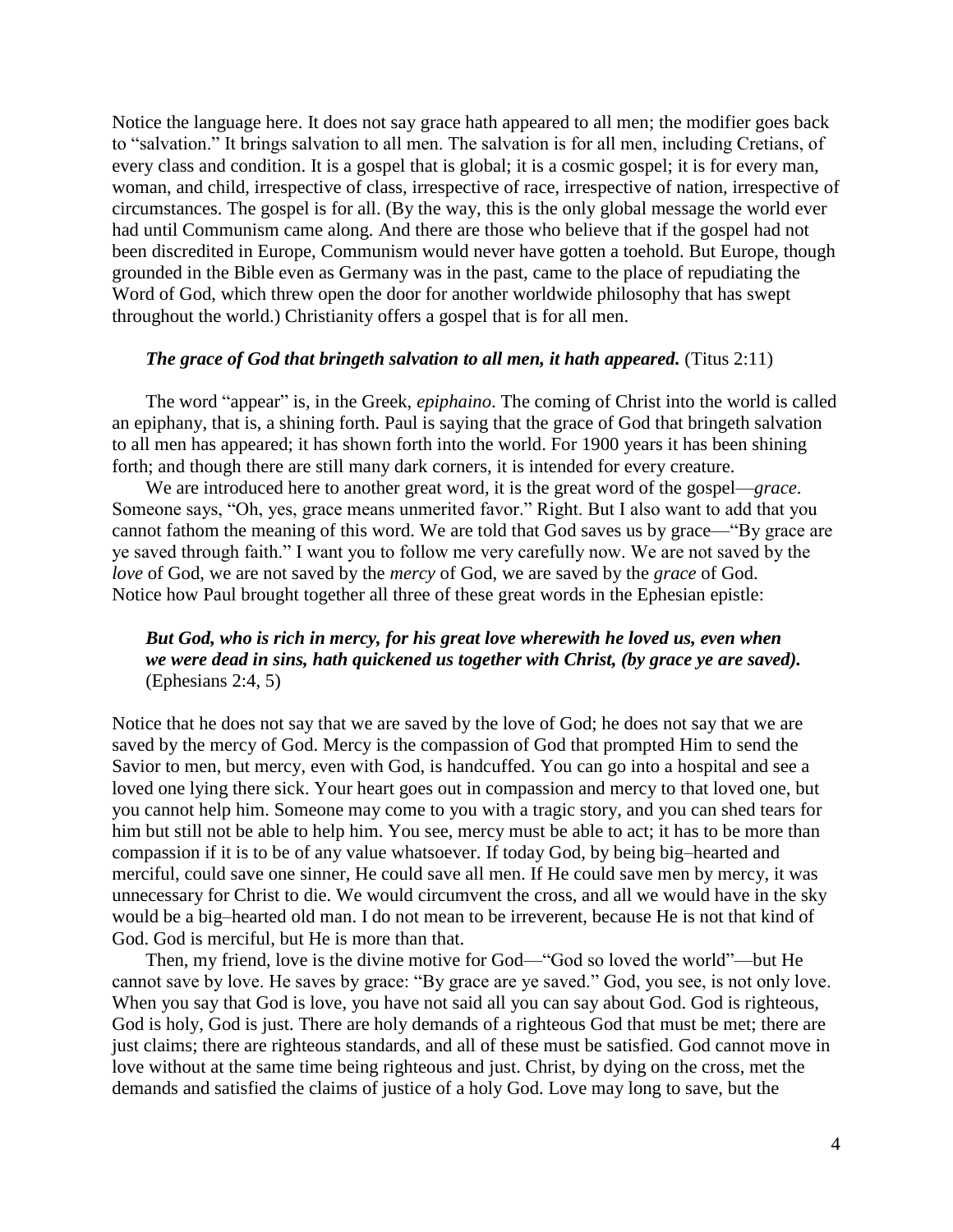immutable law of justice makes love powerless to do anything until the claims of justice have been satisfied. The reason Christ left heaven's glory was to come down to this earth to meet the just claims of God so that God might become unshackled. Christ paid our penalty so that all the debris might be moved out of the channel and His love might be free to flow. God who so loved the world may now shower that love on sinners because Christ died, and salvation is by grace.

You will recall several years ago that there was a Communist riot in South Korea when many thousands were killed. One young Communist boldly shot down two young men who stood up and declared themselves Christians (they were brothers). The Communists were defeated, and the murderer of these two boys was brought up for trial and sentenced to death. He would have been executed had it not been for the father of the two boys he had killed. The father was a pastor in Korea. He pleaded on behalf of the murderer, saying, "My two sons are dead and are now safe in heaven. But if this young man dies, he will go to hell." The judge was moved, and the young man was acquitted. The pastor soon after adopted him as his own son. This young Communist was marvelously and wonderfully saved, and at this time of writing is training in a Bible institute in Korea.

This is mercy extended without justice being satisfied. However, in this country, to be legal, the law must exact a penalty. Either the guilty man pays it, or someone else must pay it for him. There is a case on record in the South which involved a prominent judge and his delinquent son. The judge's only son had committed a serious crime and was to appear in his father's court. His father did a strange thing. Ordinarily a judge in that circumstance would disqualify himself; he did not. The boy was brought up, the evidence was presented, he was found guilty, and the judge said to him, "Though you are my own son, I shall have to sentence you." He sentenced him to ten years of hard labor in the penitentiary and assessed him a fine. The court was startled, and those who had come in as spectators were absolutely shocked to see the judge do this to his own boy. The boy was dismayed because he had thought he would get off. But after handing down the sentence, this judge left the bench and came around to the prisoner in the box. He said to his son, "Move over. You are going free because I am going to pay the penalty."

This is what God did for you. That is the reason God does not save by some sentimental gesture. When God saves, He does not open the back door of heaven and slip you in under cover of darkness. You come in the front door through the One who is the way, the truth, and the life. Because Christ took your penalty, the demands of justice have been met; and now the love of God, that was restrained because of His righteousness, is expressed. He is now able to save you by *grace*. When we were guilty, Christ paid the penalty.

Grace, furthermore, is not complicated by nor implicated with human effort. When God saves you by His grace, He gets no cooperation from you. He does not ask for any conduct or character on your part. God asks men only to believe Him, to trust Him, to receive Christ, to take His way. I sometimes hear the song, "God's Way Is the Best Way." I like that number. But may I say to you that it is not only the best way, it is the only way. There is no other way to save sinners. God actually is not receiving from man even faith. Have you noticed that?

## *For by grace are ye saved through faith; and that not of yourselves: it is the gift of God: not of works, lest any man should boast.* (Ephesians 2:8, 9)

The whole package deal is the gift of God, faith included. There is no merit in faith; you can believe in the wrong thing. And faith is not some sort of leap in the dark, as I have heard a theologian in a seminary say. And it is not, my friend, that Indian rope trick. An Indian fakir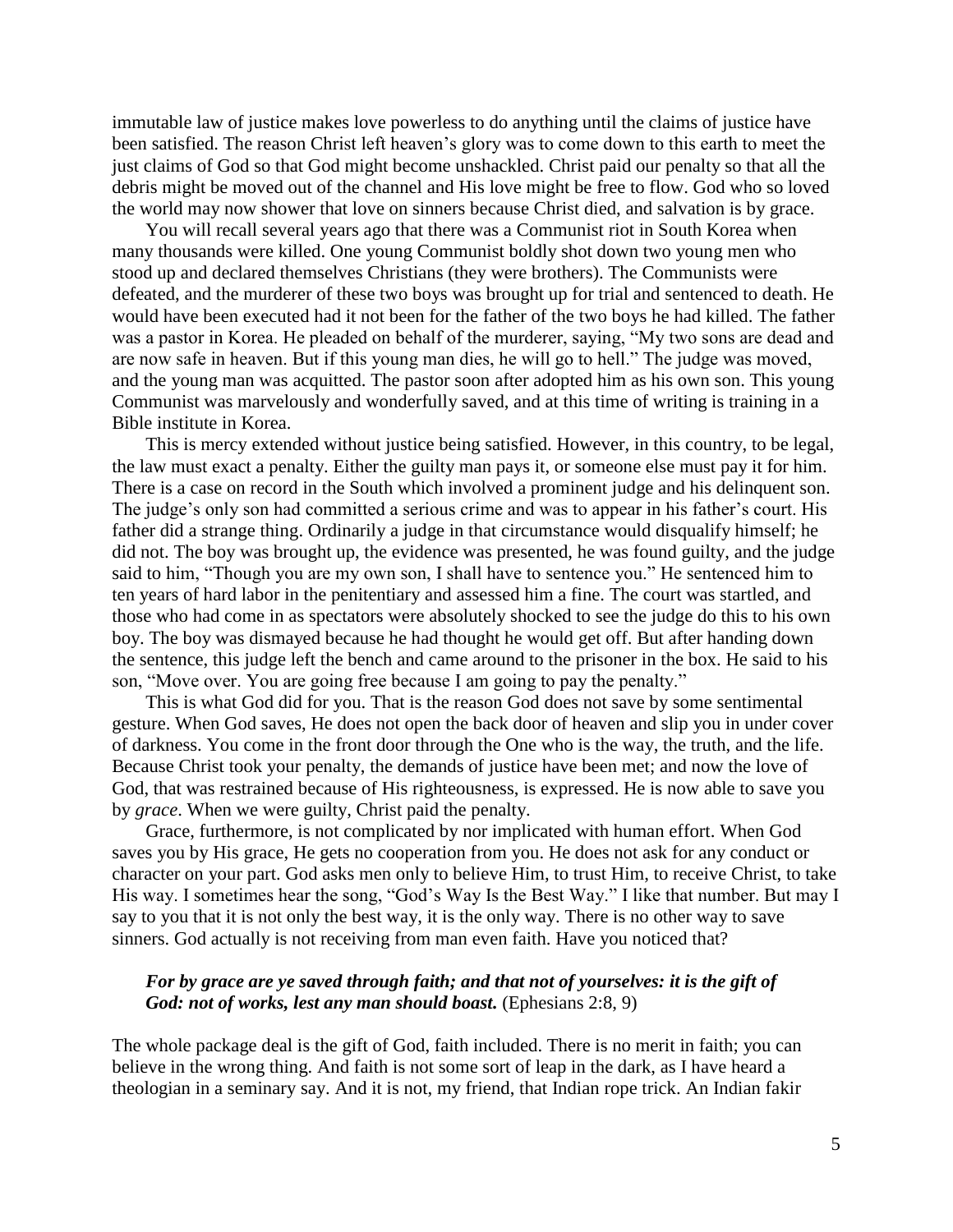comes out with a coiled up rope. He can do his trick in two ways, I am told. He can let the rope go up gradually until it is extended, or he can say, "Presto, hocus–pocus," and the rope jumps up and hangs suspended in the air. I have heard of fakirs who say to their helpers, "Saboo, climb up the rope." And the interesting thing is that he climbs up, then when he comes to the end of the rope, he just keeps climbing out of sight. I saw this Indian rope trick on the stage one time—not the man climbing, but the rope going up. A friend of mine who was working backstage told me that what I did not see was the black thread that was tied to the rope by which it was pulled up. As far as we know, the feat has never actually been done; it is just in the imagination of men. But I want to tell you that there are a great many people in our churches today who are trying to do it. My friend, the rope of faith does not hang in mid–air. Faith has to be anchored up yonder, and that anchor is none other than the Lord Jesus Christ Himself. You remember that He said to Nathanael, whom He chose to be a disciple:

# *Because I said unto thee, I saw thee under the fig tree, believest thou? thou shalt see greater things than these.… Hereafter ye shall see heaven open, and the angels of God ascending and descending upon the Son of man.* (John 1:50, 51)

He is the way, He the rope; and faith must be placed in Him to have any value whatsoever, for He alone saves. God saves you by His grace. Oh, to believe that He is that good! I talked to a man in the hospital, and he received Christ. He kept repeating, "I can't believe God is that good!‖ But He is. God is that good. And yet multitudes of people have placed their faith in their own good works, thinking that somehow they are climbing the rope that leads to heaven. My friend, you are saved by grace, not by holding onto some little rope that you have made!

It is reported that some of the Eskimos up in the frozen North, in order to get rid of the wolves, take razor–sharp knives and bury them in the ice, then smear seal's blood over the surface. The wolves come along, smell that blood, and begin to lap it up. As they do so, those sharp knives cut their tongues. But they are intent upon lapping up that blood. As fresh blood pours out, they think they have struck it rich. They will keep lapping it until they drop in their tracks, feeding on their own blood. There are multitudes of people right here who are feeding on their own goodness, their own righteousness, as if that could save them.

My beloved, "by grace are ye saved through faith" and "the grace of God that bringeth salvation hath appeared." It *hath* appeared. John Newton, who was a sinner if ever there was one, said, "I am not what I ought to be; I am not what I want to be; I am not what I hope to be in another world; but still I am not what I once used to be, and by the grace of God I am what I am." At this moment the grace of God alone can do this for you.

#### **The Second Time Zone: The Present**

We come now to that which is all important for us today and that is the second time zone, the present.

## *Teaching us that, denying ungodliness and worldly lusts, we should live soberly, righteously, and godly, in this present world.* (Titus 2:12)

Two words here are important: teaching and live. The grace of God teaches us, and the grace of God teaches us how to live. In this verse God is not speaking to all men. He is speaking only to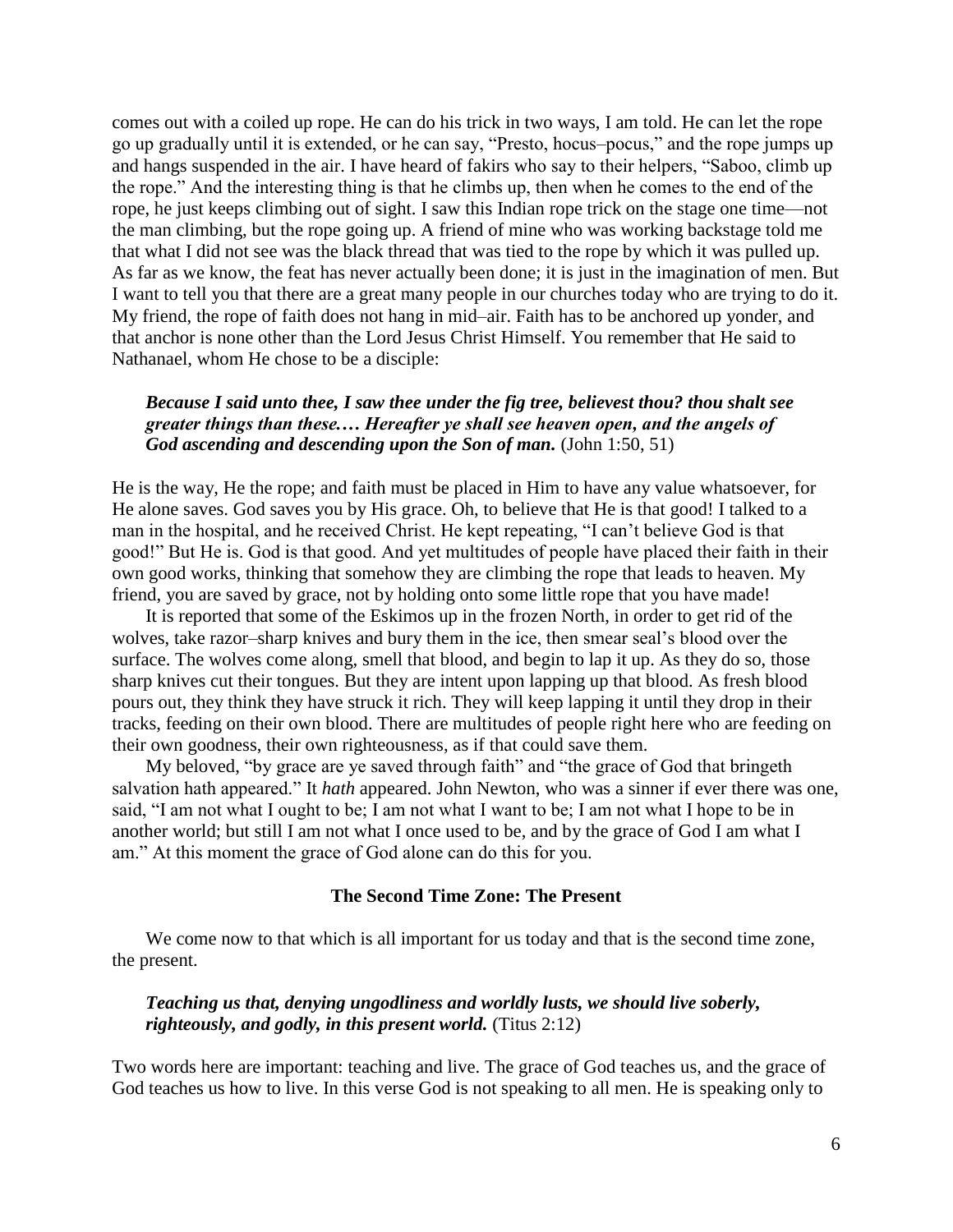those who have come through the first time zone. He is speaking to those who have been saved by His grace. Now as we come into the present where we are today, God says, "I have something more for you. The grace of God will not only save you, the grace of God will teach you—teach you how to live." And it is the only thing that will. If you have been saved by the grace of God through the merit of Christ, then God has some demands to make upon you. But remember, He is not talking to the world now. Will you hear me carefully? I want to be kind but I want to be very firm. God is not trying to reform the world; He is redeeming men who will accept Christ. God has no good advice to offer unsaved men; the gospel is not an appeal to Christ–rejecting men to do better. I asked a man who came to me if he wanted to accept Christ. He said, "Well, I'll talk to you later about that. You know, I'm going to try to do better." I think I shocked him by saying, ―You are a liar. You are not going to try to do better because if you are honest you know you have tried before, haven't you?"

"Yes" he admitted.

"How did you come out?"

"Well, I didn't do it."

―Neither will you do it this time. And I have news for you—God is not asking you to do better!" No, He is not. God has not asked the unsaved man to reform. I want to say this: If you have rejected Jesus Christ, if you have never accepted Him as your Savior, and you are trying to work this thing out yourself, you should try to get all you can out of life. The government at this moment is attempting a health education program and is asking you to give up cigarettes. But *God* is not asking this of you. No, He is not. Eat, drink, smoke cigarettes, for tomorrow you'll die of lung cancer, and they will put you in a flip–top box. Just to reform will not save you, so go ahead, get all you can out of this life, because you are lost. However, God is calling those who are His own, whom He has redeemed by the blood of Christ, to live for Him. He is teaching them to live. The word teach means to train a child, to educate. It is a process. The reason He saved you and left you in this life is that He might train you, that He might develop you.

There are two specifics concerning the teaching of grace that I want to mention.

The first specific is that the standards of grace are immeasurably higher than the standards of the law in the Old Testament. Someone asks, "How could David get by with sin?" My friend, if you read the record right, you will find that he did not get by with it. And if you have been saved by the grace of God, you won't get by with sin. You have been called to a higher plane than were the men of the Old Testament. The Mosaic Law said, "Love thy neighbor as thyself." Now listen to the law of Jesus:

## *A new commandment I give unto you, That ye love one another; as I have loved you, that ye also love one another.* (John 13:34)

He has called you to a much higher plane. Love your neighbor, not as yourself, but as Christ loves him! He repeats this standard:

#### *This is my commandment, That ye love one another, as I have loved you.* (John 15:12)

Paul was confronted by this new standard. Paul was a Pharisee, proud as a peacock. He kept the Mosaic Law, and he said that he could stand blameless before God. But he was filled with pride—pride of place, pride of race, pride of face, pride of grace. That is the quartet that moves in upon all of us. Pride of place—he said, "I am a man of Tarsus, a citizen of no mean city."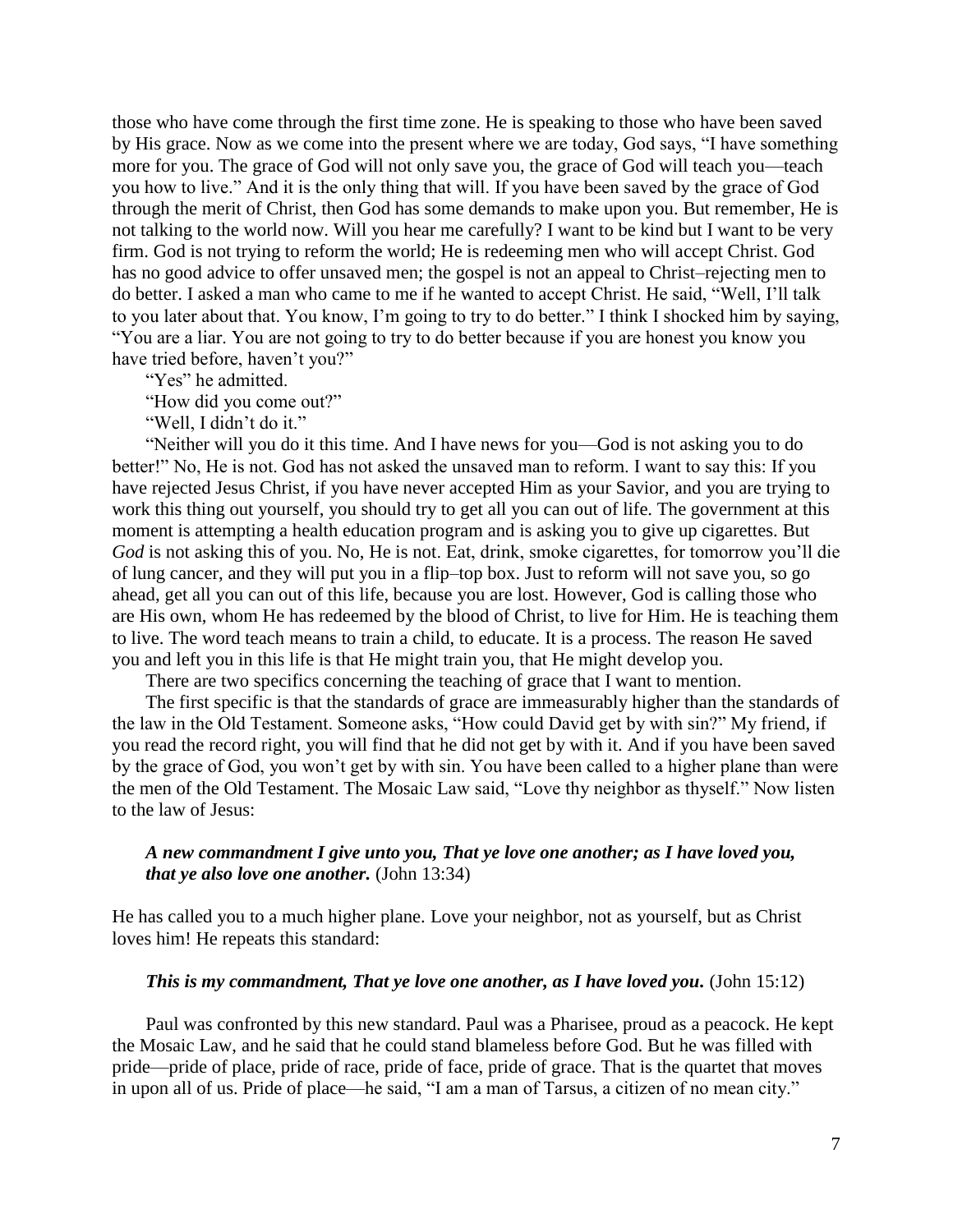Pride of race—"I am a Hebrew of the Hebrews." Pride of face—"I am a Pharisee," a religious ruler, probably the most brilliant man of his day. Pride of grace—a cultured gentleman, a Roman citizen, and educated in all of the Greek philosophies. With all of this, he was lost. And when he came to Jesus Christ he found that there was a new standard altogether. He mentions it:

# *In lowliness of mind let each esteem others better than themselves.* (Philippians 2:3)

These commandments are on a higher plane than was ever presented under the law. It is so high that you may say, "That is a superhuman standard, and I cannot measure up to it." You are right. It is superhuman. God knows you cannot live up to it, and that brings me to this second specific of teaching us to live today.

Not only is the standard superhuman, but He has given supernatural enablement to live for Him. Listen to His provision:

# *Now we have received, not the spirit of the world, but the spirit which is of God, that we might know the things that are freely given to us of God.* (1 Corinthians 2:12)

And to those who were carnal believers:

*What? know ye not that your body is the temple of the Holy Ghost which is in you, which ye have of God, and ye are not your own? For ye are bought with a price: therefore glorify God in your body, and in your spirit, which are God's.* (1 Corinthians 6:19, 20)

Also he points out this to the Galatian Christians:

# *This only would I learn of you, Received ye the Spirit by the works of the law, or by the hearing of faith? Are ye so foolish? having begun in the Spirit, are ye now made perfect by the flesh?* (Galatians 3:2, 3)

And through the beloved apostle John He writes:

## *And he that keepeth his commandments dwelleth in him, and he in him. And hereby we know that he abideth in us, by the Spirit which he hath given us.* (1 John 3:24)

God, you see, has provided a supernatural enablement so that His child is not left to his own devices. God has given to him the Holy Spirit whereby he can live for God. He not only has delivered us from the penalty of sin, but He has delivered us from the *power* of sin. No wonder John Newton could say, "I am what I am by the grace of God." God by His grace provides the power to live for Him in the here and now.

## **The Third Time Zone: The Future**

*Looking for that blessed hope, and the glorious appearing of the great God and our Saviour Jesus Christ.* (Titus 2:13)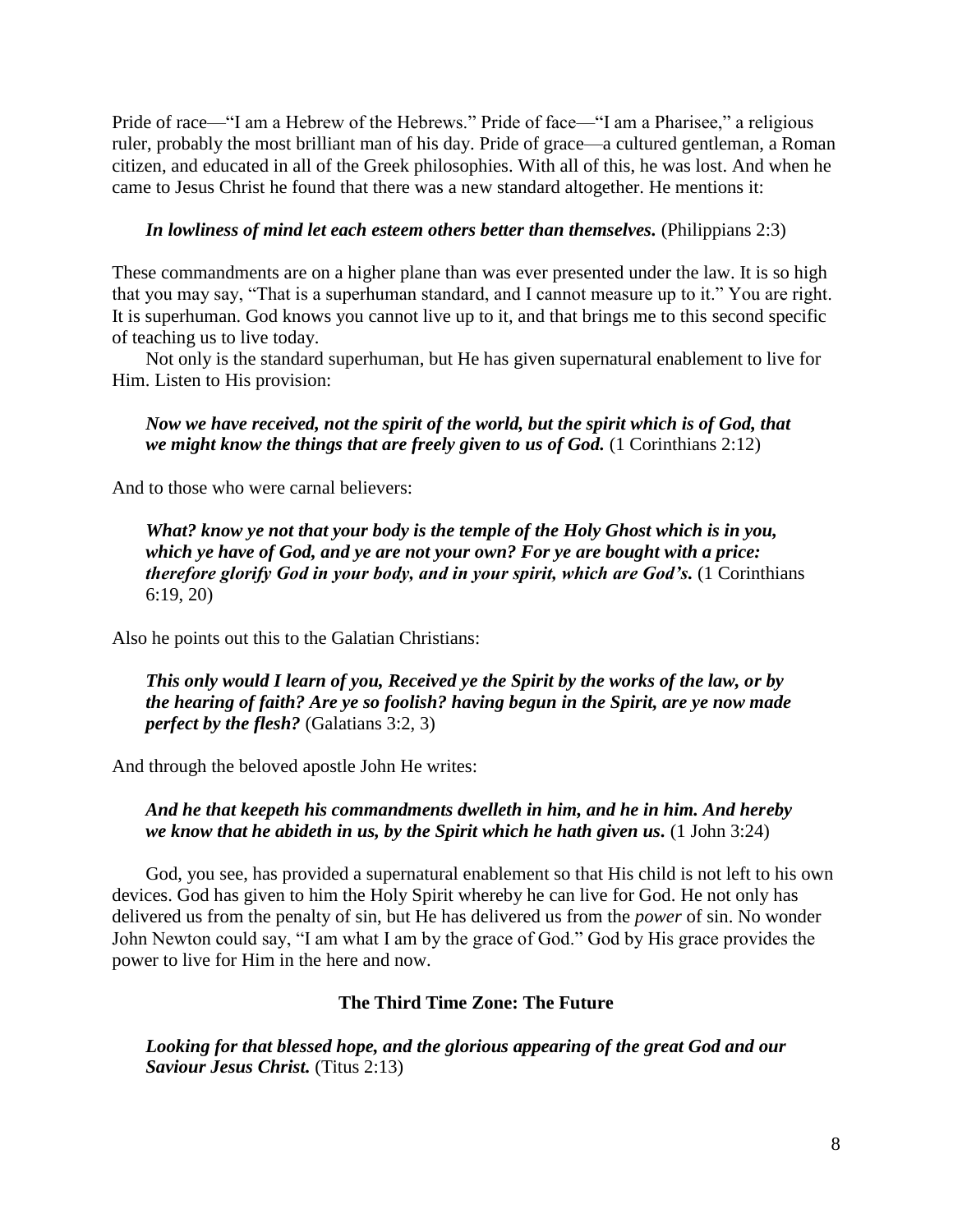The "blessed hope" is the greatest beatitude for the believer today. Blessed are you if you have this hope, the object of which is the coming of the Lord Jesus Christ.

I wonder if you are aware of the pessimism felt by men in high places in our contemporary society. In an issue of the *Wall Street Journal*, James Reston, a very brilliant writer, discloses that there is a greater difference today between what public men say in public and what they say in private than at any time since World War II:

But the private conversations of thoughtful men here in Washington are quite different. For the first time since the war, one begins to hear doubts that mortal men are capable of solving or even controlling the political, social and economic problems life has placed before them.

Also George Bernard Shaw in *Too True to Be Good* penned this pathetic confession:

The science to which I pinned my faith is bankrupt …. Its counsels which should have established the millennium have led directly to the suicide of Europe. I believed them once …. In their name I helped to destroy the faith of millions of worshipers in the temples of a thousand creeds. And now they look at me and witness the great tragedy of an atheist who has lost *his* faith.

These men are very pessimistic, are they not? And it was Bertrand Russell who predicted calamity before the end of this century:

Unless something unforeseeable occurs, one of three possibilities will have been realized …. 1. The end of human life, perhaps of all life on our planet. 2. A reversion to barbarism after a catastrophic diminution of the population of the globe. 3. A unification of the world under a single government ….

What to Bertrand Russell is something unforeseeable, is to the child of God the blessed hope.

## **Looking for that blessed hope and the glorious appearing of our great God and Saviour Jesus Christ.** (Titus 2:13)

Our hope is anchored in our great God. There are those who say that Paul did not claim the deity of Christ. How much stronger can he make it than to say, "our great God and Saviour Jesus Christ"? My beloved, our hope of the future is in Him.

I remember the night I looked out my window at the moon and thought, *Man in the moon, you may have a visitor before morning.* To me it is marvelous that man has made a little gadget that can put him on the moon. But infinitely more marvelous is the certainty of our rendezvous in space with Christ.

*For the Lord himself shall descend from heaven with a shout, with the voice of the archangel, and with the trump of God: and the dead in Christ shall rise first: then we which are alive and remain shall be caught up together with them in the clouds, to*